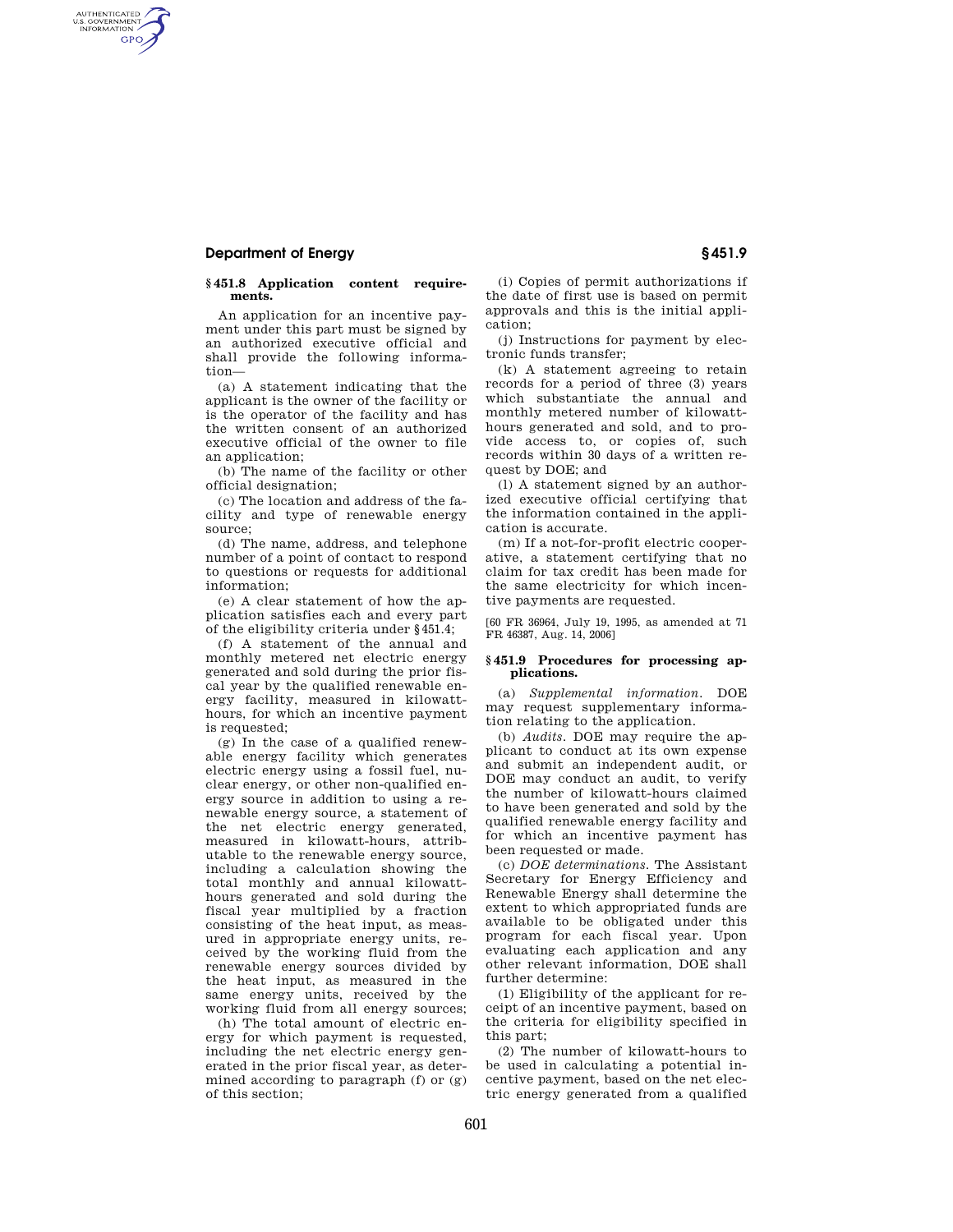renewable energy source at the qualified renewable energy facility and sold during the prior fiscal year;

(3) The number of kilowatt-hours to be used in calculating a potential additional incentive payment, based on the total quantity of accrued energy generated during prior fiscal years;

(4) The amounts represented by 60 percent of available funds and by 40 percent of available funds; and

(5) Whether justification exists for altering the 60:40 payment ratio specified in paragraph (e) of this section. If DOE intends to modify the 60:40 ratio. the Department shall notify Congress, setting forth reasons for such change.

(d) *Calculating payments.* Subject to the provisions of paragraph (e) of this section, potential incentive payments under this part shall be determined by multiplying the number of kilowatthours determined under §451.9(c)(2) by 1.5 cents per kilowatt-hour, and adjusting that product for inflation for each fiscal year beginning after calendar year 1993 in the same manner as provided in section  $29(d)(2)(B)$  of the Internal Revenue Code of 1986, except that in applying such provisions calendar year 1993 shall be substituted for calendar year 1979. Using the same procedure, a potential additional payment shall be determined for the number of kilowatt-hours determined under paragraph (c)(3) of this section. If the sum of these calculated payments does not exceed the funds determined to be available by the Assistant Secretary for Energy Efficiency and Renewable Energy under §451.9(c), DOE shall make payments to all qualified applicants.

(e) *Insufficient funds.* If funds are not sufficient to make full incentive payments to all qualified applicants, DOE shall—

(1) Calculate potential incentive payments, if necessary on a *pro rata* basis, not to exceed 60 percent of available funds to owners or operators of qualified renewable energy facilities using solar, wind, ocean, geothermal, and closed-loop biomass technologies based on prior year energy generation;

(2) Calculate potential incentive payments, if necessary on a *pro rata* basis, not to exceed 40 percent of available funds to owners or operators of all other qualified renewable energy facilities based on prior year energy generation;

(3) If the amounts calculated in para $graph (e)(1)$  and  $(2)$  of this section result in one owner group with insufficient funds and one with excess funds, allocate excess funds to the owner group with insufficient funds and calculate additional incentive payments, on a *pro rata* basis if necessary, to such owners or operators based on prior year energy generation.

(4) If potential payments calculated in paragraphs  $(e)(1)$ ,  $(2)$ , and  $(3)$  of this section do not exceed available funding, allocate 60% of remaining funds to paragraph (e)(1) recipients and 40% to paragraph (e)(2) recipients and calculate additional incentive payments, if necessary on a *pro rata* basis, to owners or operators based on accrued energy;

(5) If the amounts calculated in paragraph (e)(4) of this section result in one owner group with insufficient funds and one with excess funds, allocate excess funds to the owner group with insufficient funds and calculate additional incentive payments, on a *pro rata* basis if necessary, to such owners or operators based on accrued energy.

(6) Notify Congress if potential payments resulting from paragraphs (e)(3) or (5) of this section above will result in alteration of the 60:40 payment ratio;

(7) Make incentive payments based on the sum of the amounts determined in paragraphs (e)(1) through (5) of this section for each applicant;

(8) Treat the number of kilowatthours for which an incentive payment is not made as a result of insufficient funds as accrued energy for which future incentive payment may be made; and

(9) Maintain a record of each applicant's accrued energy.

(f) *Notice to applicant.* After calculating the amount of the incentive payment under paragraphs (e) through (g) of this section, the DOE Deciding Official shall then issue a written notice of the determination to the applicant—

(1) Approving the application as eligible for payment and forwarding a copy to the DOE Finance Office with a request to pay;